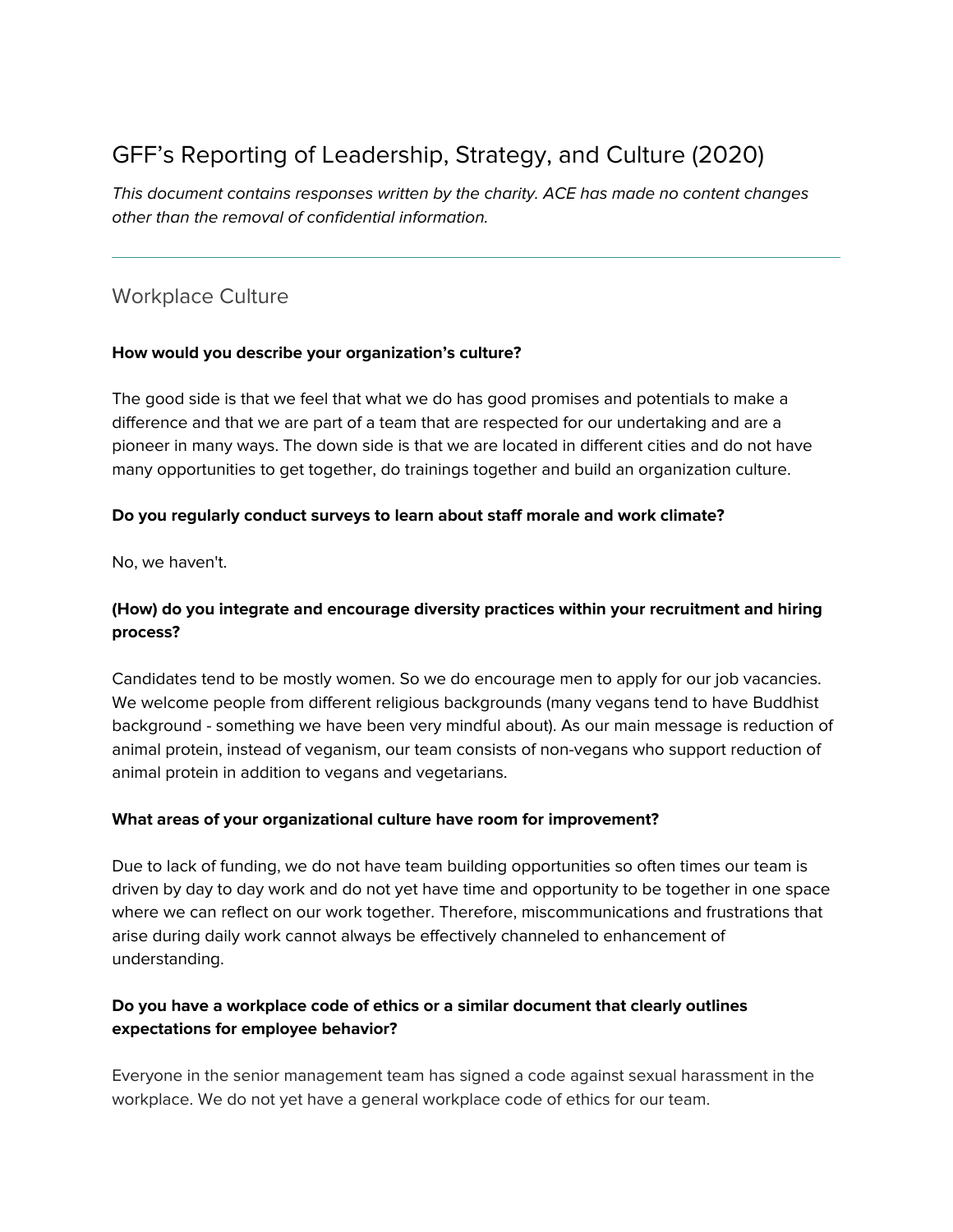## **How much time and funding is allocated for the professional development of staff?**

Almost all our funding is project-based so there is hardly any budget built in for professional development of the team - a situation we are very keen on changing but are constrained by our resources. At the same time, since our budget is limited, every colleague is multitasking so can hardly allocate time for professional development.

#### **Do you offer a health care plan or a healthcare reimbursement account?**

We pay for a government-mandatory health care plan for all formal, full-time team members.

# **How many days of paid time off, sick days, and personal leave do you offer full-time employees per year?**

Since we started with a small team of 2-3 full-time employees, we are still developing the capacity to formalize our policies on leaves. Apart from government holidays, our team take leaves on an informal basis - meaning that they can take leaves when needed (sick days or family emergencies) up to certain numbers (usually no more than 10 work days) but usually do not take "vacations" per ce - days when we can have leisure travels with families. This needs to change, we know, but needs resources to support.

#### **List of Policies**

**Please indicate which of the following policies your organization is committed to, in writing.**

Please note: while we think it is generally better to have more of these policies rather than fewer, we do not expect every organization to have all or even most of these policies in place. We do not currently require organizations to have a certain number of these policies in order to receive a recommendation from us.

Also, ACE respects the unique regulations in each country where we evaluate charities, such as China. As a result, this list of policies differs from those in our other 2020 reviews and supplemental documents.

#### Checklist:

- $\triangleright$  Regularly scheduled performance evaluations
- All positions have clearly defined essential functions with written job descriptions
- $\blacktriangleright$  A written statement that your organization does not discriminate on the basis of race, sexual orientation, disability status, or other characteristics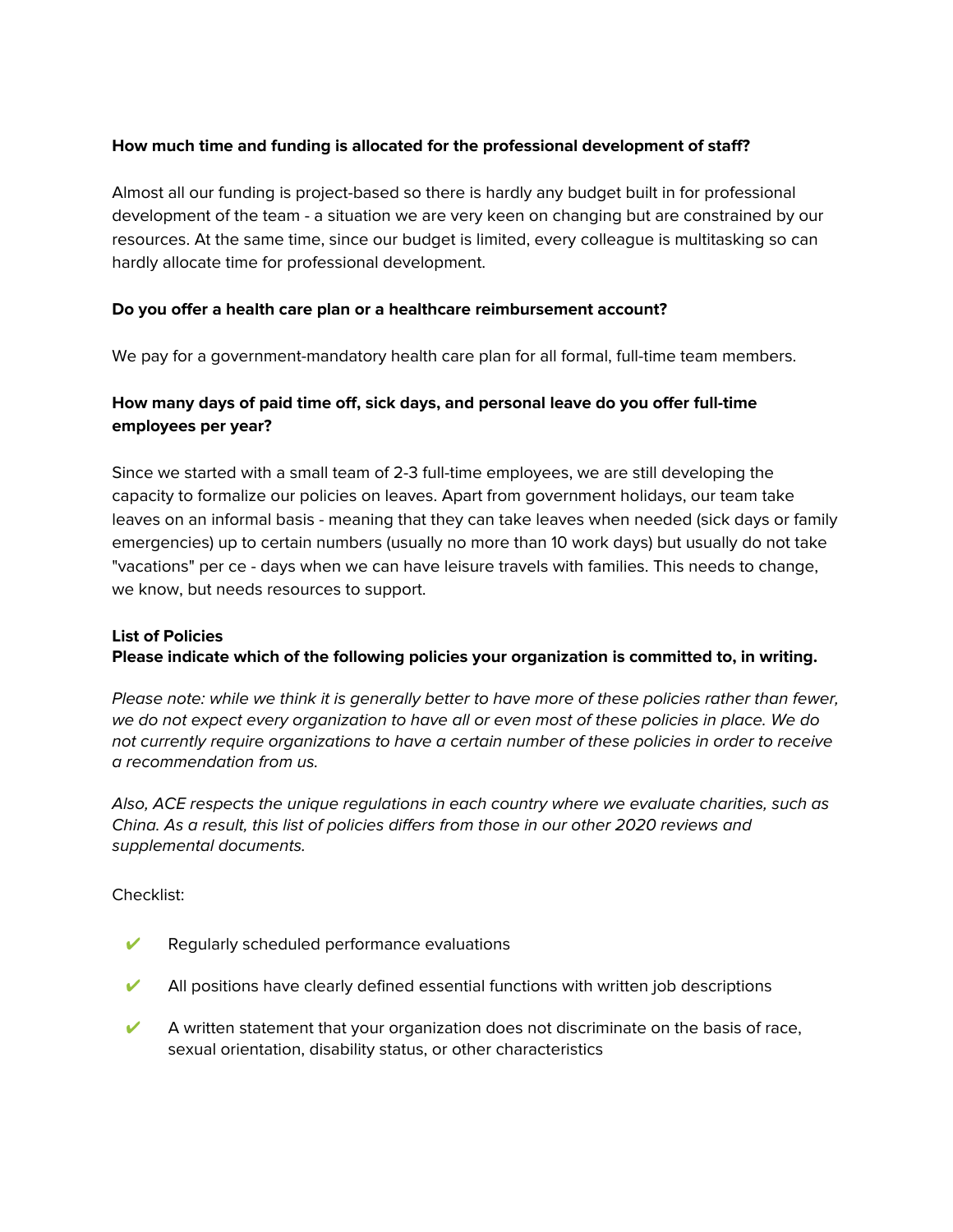- ✘ A simple and transparent written procedure for filing complaints
- ✘ Mandatory reporting of harassment or discrimination through all levels of the managerial chain, up to and including the board of directors
- ✘ Explicit protocols for addressing concerns or allegations of harassment or discrimination
- ✘ All reported instances of harassment or discrimination are documented, along with the outcomes of each case
- ✘ Regular, mandatory trainings on topics such as harassment and discrimination in the workplace
- ✘ An anti-retaliation policy protecting whistleblowers and those who report grievances
- $\triangleright$  Flexible work hours
- ✘ Simple and transparent written procedure for submitting reasonable accommodation requests
- $\mathcal V$  Remote work option is available
- $\triangleright$  Formal orientation is provided to all new employees
- ✘ Simple and transparent written procedure for employees to request further training or support

# Leadership and Strategy

#### **Please identify 1–5 key members of your organization's leadership team.**

#### **Leader 1**

**Please list this leader's: (1) name, (2) role, (3) the number of years they've been with your organization.**

JIAN Yi, founder & President, 3 years

#### **Leader 2**

**Please list this leader's: (1) name, (2) role, (3) the number of years they've been with your organization.**

Melinda Hou, Executive Director, 11 months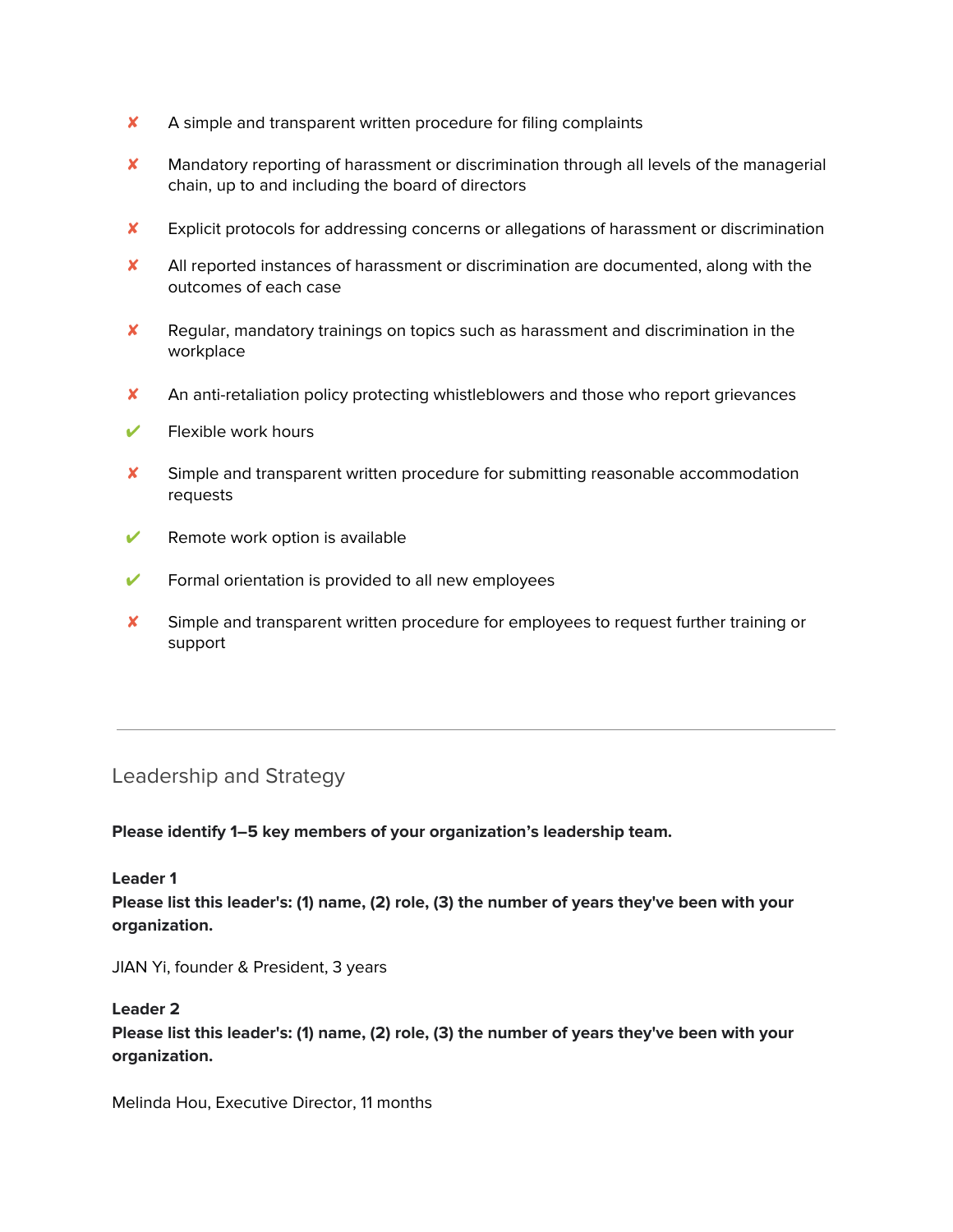# **Leader 3 Please list this leader's: (1) name, (2) role, (3) the number of years they've been with your organization.**

Cecilia Zhou, Chief Project O"cer, 3 years

#### **Questions for Primary Leader:**

#### **What do you consider to be your organization's major strengths?**

We are known to be a pioneer and leader in our space. We have pushed the limits, helped build legitimacy, expanded the scope, and redefined the movement in many ways. We have also provided many public goods for the community. We are one of the most respected leading organizations in the field.

#### **What do you consider to be your organization's major weaknesses?**

Lack of security - we have to constantly looking for support for the projects (still without an endowment that can give us a solid amount of time to stablize). Lack of stability for the team is a weakness like many other civil society organizations - we have done quite well in the past year regarding ensuring more security for our team and thus stability, but without enough resources committed to supporting the team, we have to rely on project management funds to support the team, which poses a big issue - if, for instance, we cannot secure funding for a project that involves a current colleague, then that colleague either has to leave or takes another role that might not best fit him/her - this is a waste of talent in some way, and of our previous resources put into training this colleague.

#### **What's the best decision you've made as a leader?**

To stick to our core values, while try to be as inclusive as possible in order to leverage mainstream resources for change.

#### **What's the biggest mistake (or maybe hardest decision) you've made as a leader?**

Some of our colleagues had to leave because there was no more financial resources to support their roles.

#### **What changes have you made to your organization as a result of past successes?**

We continue to engage more stakeholders to support our cause. Recently I spoke at the first workshop on food system transformation in China, first time in Chinese language (which is significant because all previous conferences were organized by organizations outside China with mostly English-speaking speakers) with representatives including the Chief Nutrition Scientist for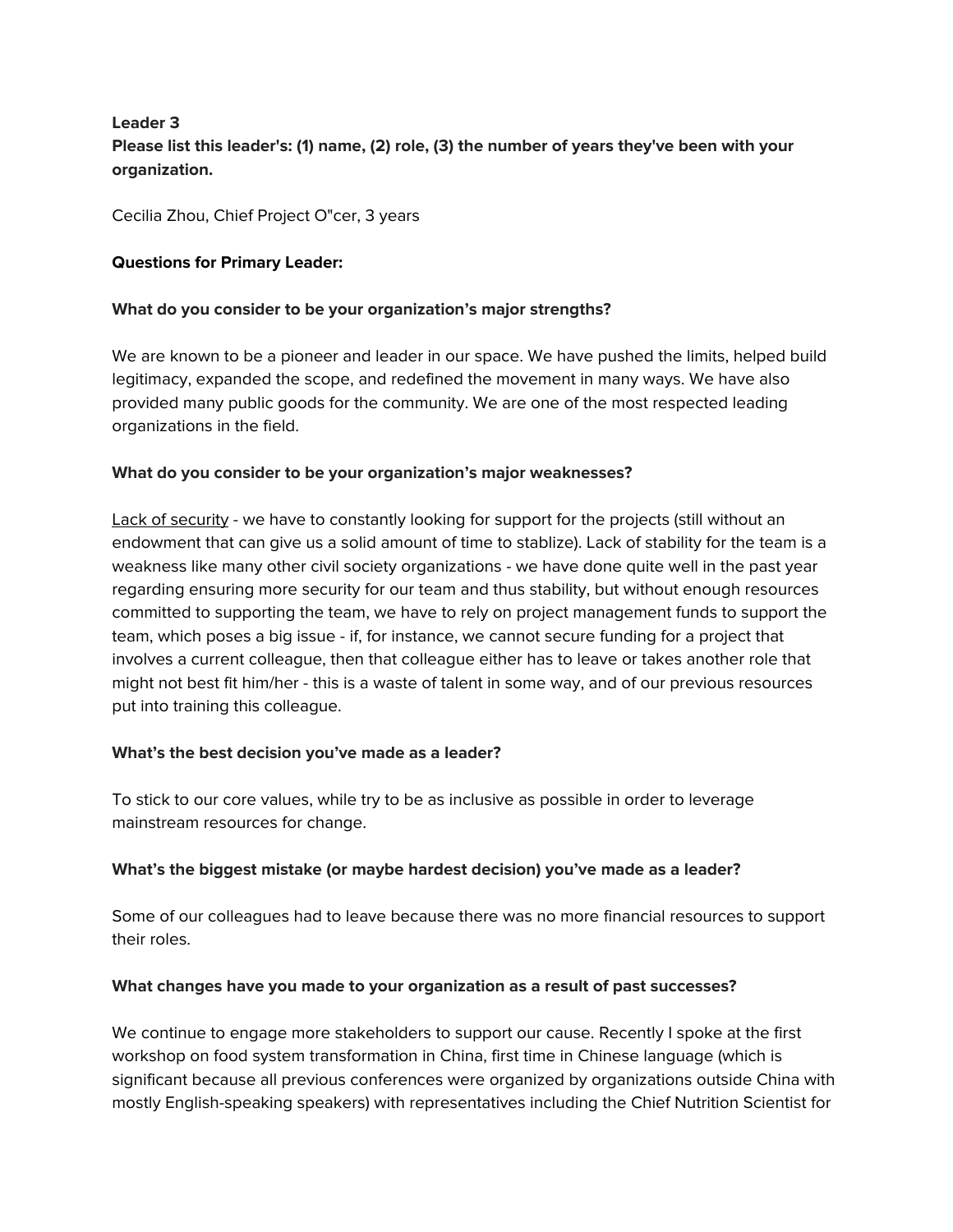Chinese Center for Disease Control. We can see that momentum is built up and tipping point is approaching. We have also started a series of talkshows on China Global TV.

## **What changes have you made to your organization as a result of past failures?**

We have constantly been looking for resources to support a stable team and for opportunities for our colleagues for professional development, although most of funders by far do not seem to be interested in that.

# **What does your organization do differently from other animal organizations? How does your organization stand out?**

We are arguably by far the only voice for China's animal organizations in the mainstream conferences - including the highlevel conference on sustainability organized by the Fortune Magazine in 2019, the Good Food Dialogue talkshow series we organize on China Global TV Network, indepth reports on major national media such as Southern Weekly and Caixin, and the above-mentioned the 1st highlevel China workshop on food system transformation. We are the only winner from China/East Asia for the prestegious 2020 Food System Vision Prize by Rockefeller Foundation. We also redefined the field by coining concepts like Plant Forward, being the first one to champion "food system transformation" in China and providing public goods for the community such as the Good Food Summit, Good Food Festivals, Food Forward Forum, Good Food Roadshows, and the China Meat Atlas.

# **Have you had a leadership transition since the beginning of 2019? If yes, please describe the transition process.**

We have added Melinda Hou, formerly with CIWF China, to our senior management as the Executive Director.

# **Please provide a list of board members and brief descriptions of their occupations or backgrounds.**

1. Dr. Zhou Jinfeng, Secretary General of the China Biodiversity Conservation and Green Development Foundation;

2. Victor Koo, founder of youku.com, sometimes known as China's YouTube + Netflix.

3. Mia MacDonald, founder & Executive Director of Brighter Green, who helped find initial support for founding the organization.